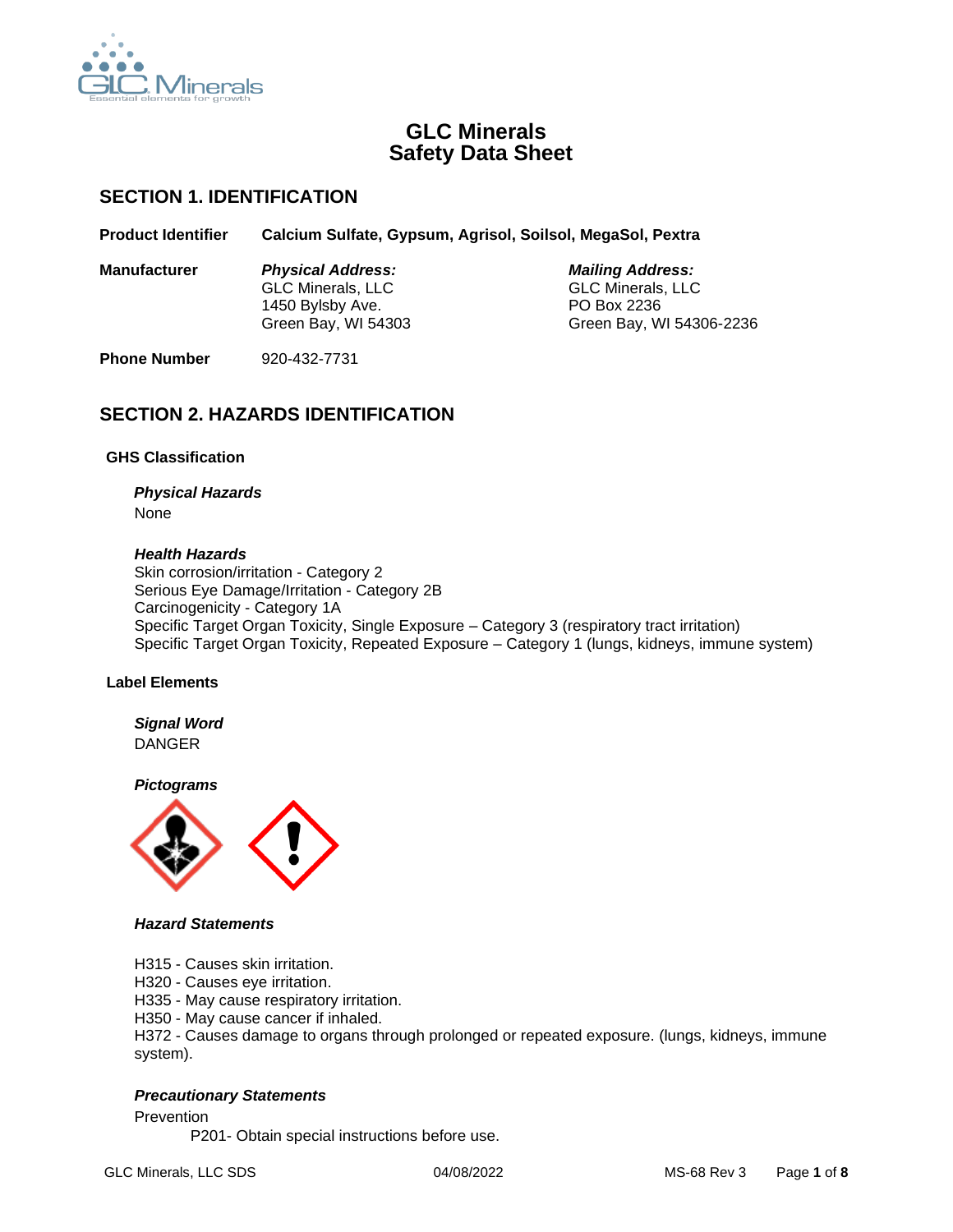

- P202- Do not handle until all safety precautions have been read and understood.
- P271- Use only outdoors or in well-ventilated area.
- P260- Do not breathe dust.
- P270- Do not eat, drink or smoke when using this product.
- P264- Wash hands thoroughly after handling
- P280- Wear eye/face protection and protective gloves.

Response

P308 + P313 - If exposed or concerned: Get medical attention.

P314- Get medical attention if you feel unwell.

P302 + P352 + P362 + P363 - IF ON SKIN: Wash with plenty of soap and water. Take off contaminated clothing and wash before reuse.

P304 + P340 + P312 - IF INHALED: Remove victim to fresh air and keep at rest in a position comfortable for breathing. Call a POISON CENTER or physician if you feel unwell.

P332 + P313 - If skin irritation occurs: Get medical attention.

P305 + P351 + P338 + P310 - IF IN EYES: Rinse cautiously with water for several minutes. Remove contact lenses, if present and easy to do. Continue rinsing. Immediately call a POISON CENTER or physician.

Storage and Disposal

P401 - Store to minimize dust generation.

P403 - Store in a well-ventilated place.

P405 - Store locked up.

P501 - Dispose of contents and container in accordance with all local, regional, national and international regulations.

# **SECTION 3. COMPOSITION/INFORMATION ON INGREDIENTS**

| <b>Chemical Name</b> | CAS No.    | %    |
|----------------------|------------|------|
| Calcium sulfate      | 7778-18-9  | 92   |
| Calcium carbonate    | 1317-65-3  | 5    |
| Magnesium carbonate  | 546-93-0   | 1.6  |
| Silica, crystalline  | 14808-60-7 | 0.86 |

# **SECTION 4. FIRST-AID MEASURES**

#### **First-aid Measures**

## *Inhalation*

Remove victim to fresh air and keep at rest in a position comfortable for breathing. Get medical advice/attention if symptoms persist. If not breathing, if breathing is irregular or if respiratory arrest occurs, provide artificial respiration or oxygen by trained personnel. If unconscious, place in recovery position and get medical attention immediately. Maintain an open airway. Loosen tight clothing such as a collar, tie, belt or waistband.

## *Skin Contact*

Flush contaminated skin with plenty of water. Get medical advice/attention if irritation persists. Remove dusty clothing and launder before reuse.

## *Eye Contact*

Flush victim's eyes thoroughly with large quantities of water, including under eye lids. Get medical attention if irritation persists.

#### *Ingestion*

Rinse mouth with water. Get medical advice/attention if you feel unwell or are concerned. Do not induce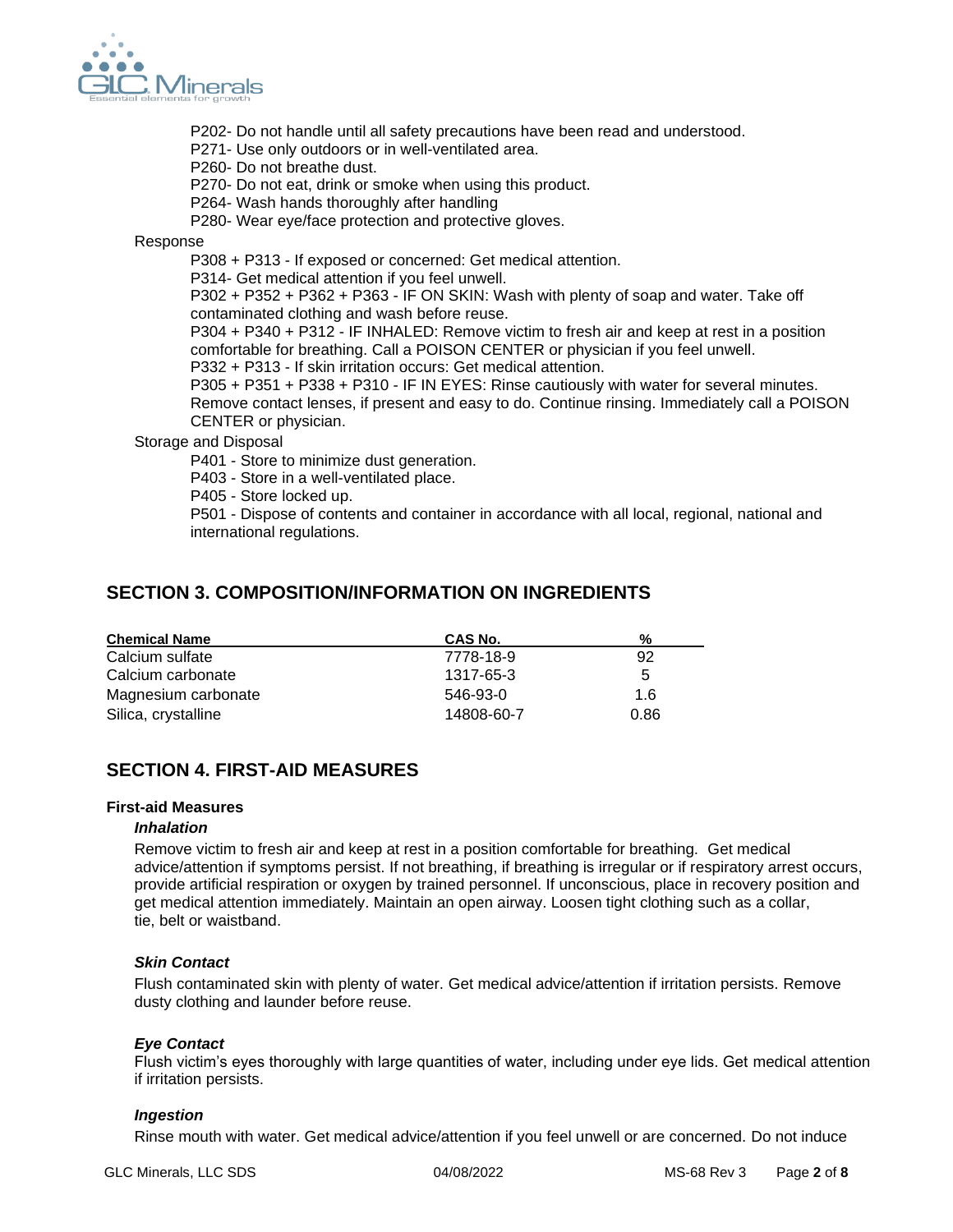

vomiting unless directed to do so by medical personnel. If vomiting occurs, the head should be kept low so that vomit does not enter the lungs.

## **Most Important Acute Symptoms**

Eye, skin and respiratory tract irritation.

# **SECTION 5. FIRE-FIGHTING MEASURES**

#### **Suitable Extinguishing Media**

Not combustible. Use extinguishing agent suitable for the surrounding fire.

#### **Specific Hazards Arising from the Chemical**

Does not burn. Calcium carbonate decomposes at high temperature (1742 °F/950 °C) to give gaseous carbon dioxide, calcium oxide (quicklime), magnesium oxide and sulfur oxides.

#### **Special Protective Equipment and Precautions for Fire-fighters**

Fire-fighters should wear appropriate protective equipment and self-contained breathing apparatus (SCBA) with a full face-piece operated in positive pressure mode.

# **SECTION 6. ACCIDENTAL RELEASE MEASURES**

#### **Personal Precautions, Protective Equipment, and Emergency Procedures**

Avoid skin and eye contact. Avoid inhaling dust. Avoid generating airborne dust. Wear appropriate protective clothing as described in Section 8.

## **Methods and Materials for Containment and Cleaning Up**

Utilize cleanup methods that minimize generating dust. Avoid dry sweeping. Keep material out of lakes, streams, ponds, and sewer drains. Dispose of via a licensed waste disposal contractor.

# **SECTION 6. ACCIDENTAL RELEASE MEASURES**

## **Personal Precautions, Protective Equipment, and Emergency Procedures**

Avoid skin and eye contact. Avoid generating dust.

## **Methods and Materials for Containment and Cleaning Up**

Utilize methods that avoid generating dust.

# **SECTION 7. HANDLING AND STORAGE**

## **Precautions for Safe Handling**

Use appropriate personal protective equipment (see Section 8). Avoid inhalation, skin, and eye contact. Avoid generating dust. An eye wash station should be readily available when this product is handled. Wear appropriate respirator when ventilation is inadequate. Keep in the original container or an approved alternative made from a compatible material, kept tightly closed when not in use.

## **Conditions for Safe Storage**

Store in accordance with local regulations. Store in original container protected from direct sunlight in a dry, cool and well-ventilated area, away from incompatible materials (see Section 10) and food and drink. Store to minimize dust generation. Keep container tightly closed and sealed until ready for use. Containers that have been opened must be carefully resealed and kept upright to prevent leakage. Do not store in unlabeled containers. Use appropriate containment to avoid environmental contamination. Keep away from moisture.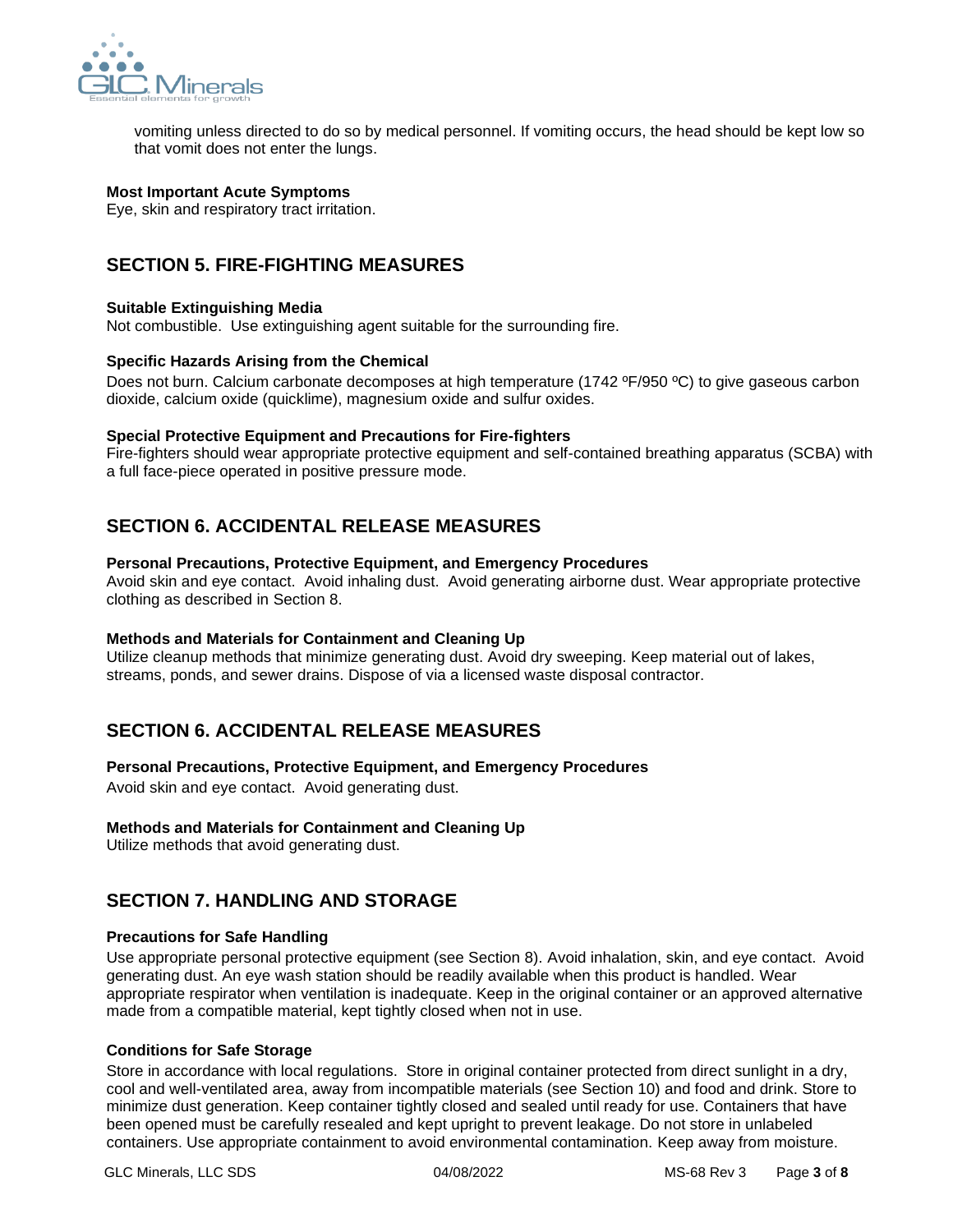

# **SECTION 8. EXPOSURE CONTROLS/PERSONAL PROTECTION**

#### **Control Parameters**

| Ingredient          | CAS#       | <b>OSHA PEL</b>                                   | <b>ACGIH TLV®</b>             |
|---------------------|------------|---------------------------------------------------|-------------------------------|
| Calcium sulfate     | 7778-18-9  | 15 mg/m $3$ (TWA)<br>5 mg/m <sup>3</sup> (TWA)(R) | 10 mg/m <sup>3</sup> (TWA)(I) |
| Calcium carbonate   | 1317-65-3  | 15 mg/m $3$ (TWA)<br>5 mg/m <sup>3</sup> (TWA)(R) | NE.                           |
| Magnesium carbonate | 546-93-0   | <b>NE</b>                                         | <b>NE</b>                     |
| Silica, crystalline | 14808-60-7 | 50 $\mu$ g/m <sup>3</sup> (TWA) (R)               | $25 \mu g/m^3$ (TWA) (R)      |

\* Some U.S. states with state run OSHA programs may have PELs that are different the Federal PELs listed in the table above.

## **Exposure Limit Abbreviations**

**\*=** There is no specific exposure limit for this compound. The OSHA PEL listed is for Particles Not Otherwise Regulated (PNORs). The ACGIH TLV listed is for Particles Not Otherwise Specified.

**NE**= None Established

**ACGIH TLV**= American Conference of Governmental Industrial Hygienists Threshold Limit Value ® , 2021 Edition

**OSHA PEL**= Occupational Health and Safety Administration Permissible Exposure Limit

**TWA=** Time Weighted Average

**STEL**= Short Term Exposure Limit

**C**= Ceiling Limit

**mg/m<sup>3</sup>**= milligram of substance per cubic meter of air

**µg/m<sup>3</sup>**= micrograms of substance per cubic meter of air

**R=** Respirable fraction of particulate sampled

**I**= Inhalable fraction of particulate sampled

## **Engineering Controls**

Use only with adequate general or local exhaust ventilation to maintain exposures to the substances above below their occupational exposure limits.

## **Individual Protection Measures (Personal Protective Equipment):**

#### *Eye Protection*

Safety eyewear complying with an approved standard should be used when a risk assessment indicates this is necessary to avoid exposure to dust. Wear safety glasses with side-shields if there is a risk of particles getting in eyes. In windy conditions, or if work activity generates elevated airborne dust levels, dust proof or chemical goggles may be necessary.

## *Skin protection*

Appropriate skin protection measures should be selected based on the task being performed and the risks involved.

## *Respiratory Protection*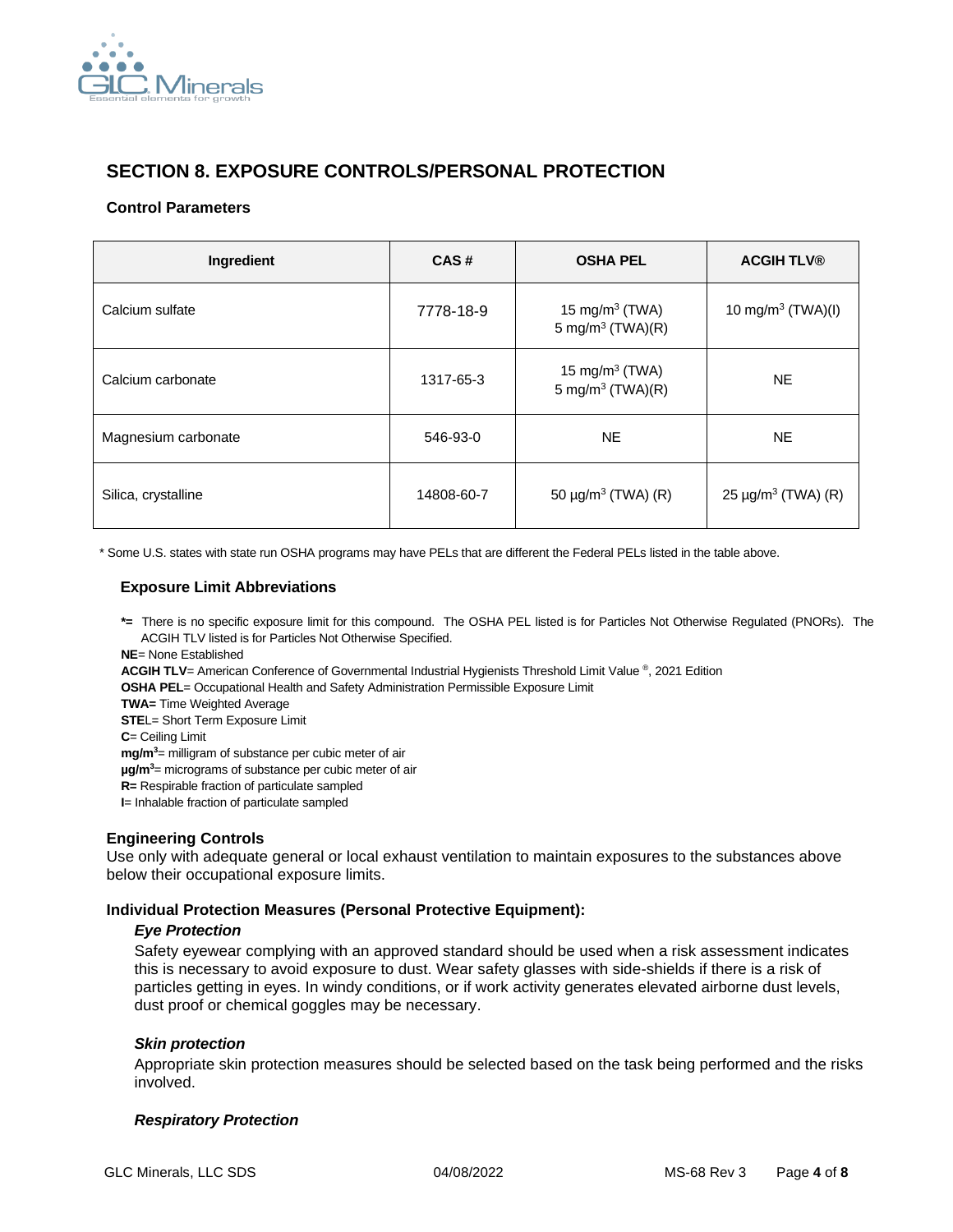

Use a properly fitted, NIOSH approved particulate filter respirator if a risk assessment indicates such use is necessary or if exposures exceed the occupational exposure limits. Respirator selection must be based on known or anticipated exposure levels, the hazards of the product and the safe working limits of the selected respirator.

# **SECTION 9. PHYSICAL AND CHEMICAL PROPERTIES**

**Appearance Grayish-white powder Odor** Not applicable **Odor Threshold Not applicable** Not applicable **pH** 9 **Melting Point/Freezing Point** 2840 °F (1560°C) (Calcium sulfate) (melting) **Boiling Point/Range Not applicable** Not applicable **Flash Point** Not applicable Not applicable **Evaporation Rate** Not applicable **Flammability (solid, gas)** Not applicable **Upper/Lower Flammability or Explosive Limit** Not applicable (upper); Not applicable (lower) **Vapor Pressure** Not applicable **Vapor Density (air = 1)** Not applicable **Relative Density (water = 1)** 2.96 (Calcium sulfate) **Solubility** Soluble in water **Partition Coefficient, (n-Octanol/Water (Log Kow))** Not applicable **Auto-ignition Temperature** Not applicable **Decomposition Temperature** 1742 °F (950 °C) **Viscosity** Not applicable

# **SECTION 10. STABILITY AND REACTIVITY**

## **Reactivity**

Not reactive under normal conditions of use.

## **Chemical Stability**

Normally stable.

## **Possibility of Hazardous Reactions**

Calcium carbonate is incompatible with acids, alum, ammonium salts, fluorine, magnesium, reactive fluoridated, brominated or phosphorous compounds; aluminum (may form hydrogen gas), ammonium salts, mercury, hydrogen, magnesium, reactive powdered metals; organic acid anhydrides; nitro-organic compounds; interhalogenated compounds. Calcium carbonate reacts with acids and acidic salts to generate gaseous carbon dioxide with effervescence (bubbling) and heat. The reaction is rapid and exothermic with concentrated solutions of acids. The effervescence can create extensive foaming.

## **Hazardous Decomposition Products**

None expected under conditions of normal use. Calcium carbonate reacts with acids and acidic salts to generate gaseous carbon dioxide with effervescence (bubbling) and heat. The reaction is rapid and exothermic with concentrated solutions of acids. The effervescence can create extensive foaming. Calcium carbonate decomposes at high temperature (1742 ºF/950 ºC) to give gaseous carbon dioxide, calcium oxide (quicklime), magnesium oxide and sulfur oxides.

# **SECTION 11. TOXICOLOGICAL INFORMATION**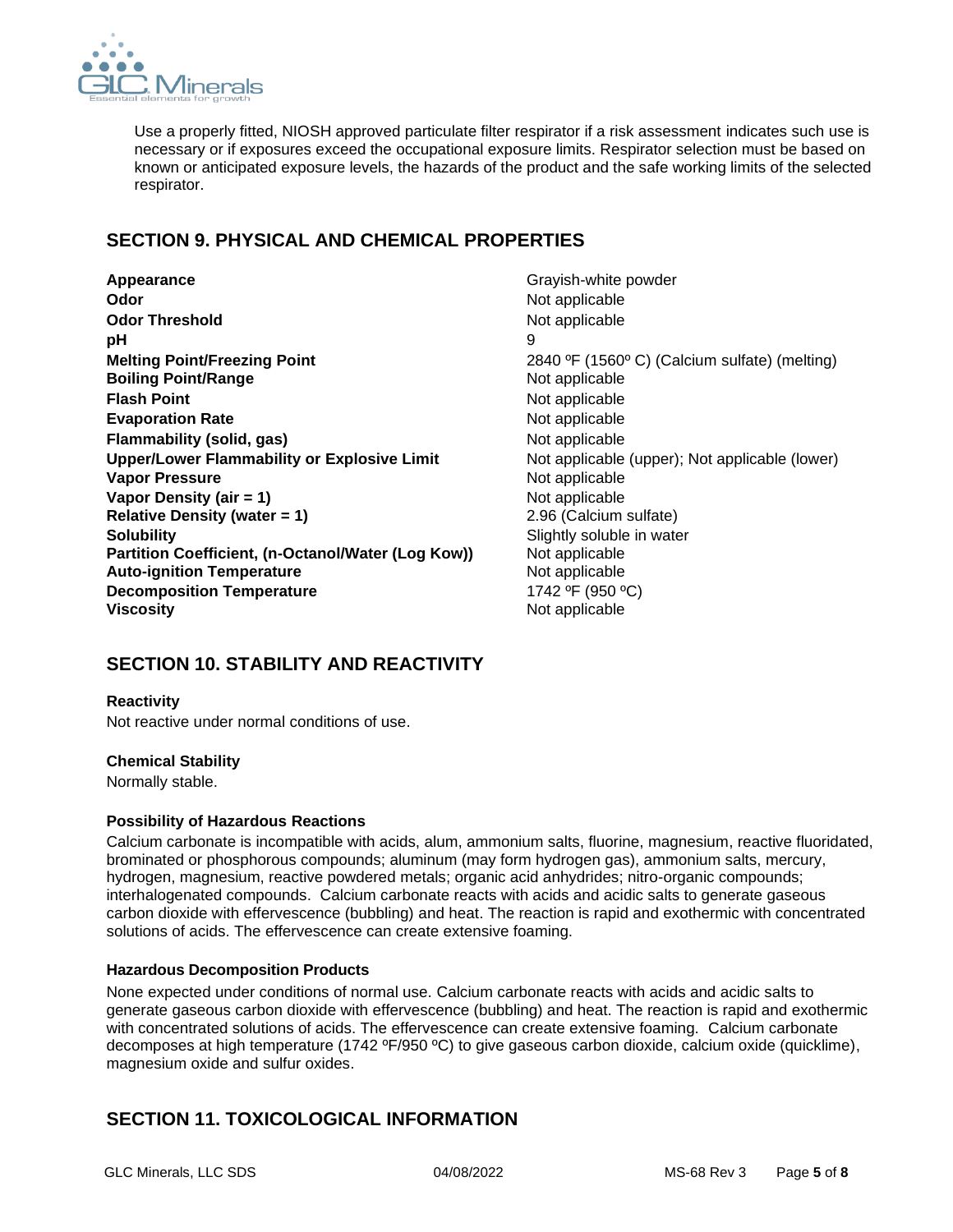

#### **Acute Toxicity**

None of the ingredients meet the criteria of the OSHA 2012 Hazard Communication Standard to be classified as an acute toxin. The acute toxicity of the ingredients is as follows:

| <b>Chemical Name</b> | LD50 (oral)          |
|----------------------|----------------------|
| Calcium sulfate      | $>1581$ mg/kg (rat)  |
| Calcium carbonate    | 6450 mg/kg (mouse)   |
| Magnesium carbonate  | $>$ 2000 mg/kg (rat) |

#### **Skin Corrosion/Irritation**

This product is classified as a Category 2, Skin corrosion/irritation substance, under the criteria of the OSHA 2012 Hazard Communication Standard. Contact can cause dryness and irritations.

#### **Serious Eye Damage or Irritation**

This product is classified as a Category 2B,-Serious Eye Damage/Irritation substance, under the criteria of the OSHA 2012 Hazard Communication Standard. Contact may cause can cause irritation of the eyelids, redness, and tearing.

#### **Respiratory or Skin Sensitization**

None of the ingredients meet the criteria of the OSHA 2012 Hazard Communication Standard to be classified as respiratory or dermal sensitizers.

#### **Germ Cell Mutagenicity**

None of the ingredients meet the criteria of the OSHA 2012 Hazard Communication Standard to be classified as a mutagenic.

#### **Carcinogenicity**

**Silica, crystalline silica:** IARC-Group 1 (Carcinogenic to humans); NTP-K (known to be a human carcinogen); OSHA-listed.

#### **Reproductive Toxicity**

None of the ingredients meet the criteria of the OSHA 2012 Hazard Communication Standard to be classified as reproductive toxins.

## **STOT (Specific Target Organ Toxicity) - Single Exposure (SE)**

This product is classified as STOT-SE, Category 3 (transient target organ effects) substance under the criteria of the OSHA 2012 Hazard Communication Standard. Symptoms of acute exposure include respiratory tract irritation.

## **STOT (Specific Target Organ Toxicity) - Repeated Exposure (RE)**

This product is classified as STOT-RE, Category 1 under the criteria of the OSHA 2012 Hazard Communication Standard due to the presence of crystalline silica. Prolonged inhalation of respirable crystalline silica may cause silicosis, a potentially serious lung disease. Studies have shown fibrotic lung disease in humans exposed to limestone dust, however, the health effects are thought to be associated with the presence of silica in the minerals processed or mined. Crystalline silica may also cause lung cancer, kidney damage and autoimmune disorders.

## **Aspiration Hazard**

No data is available, however, based on the physical form and chemistry of the product, it is not expected to present an aspiration hazard. .

# **SECTION 12. ECOLOGICAL INFORMATION**

No data available for the mixture. The following information for the individual components is provided:

## **Acute Aquatic Toxicity**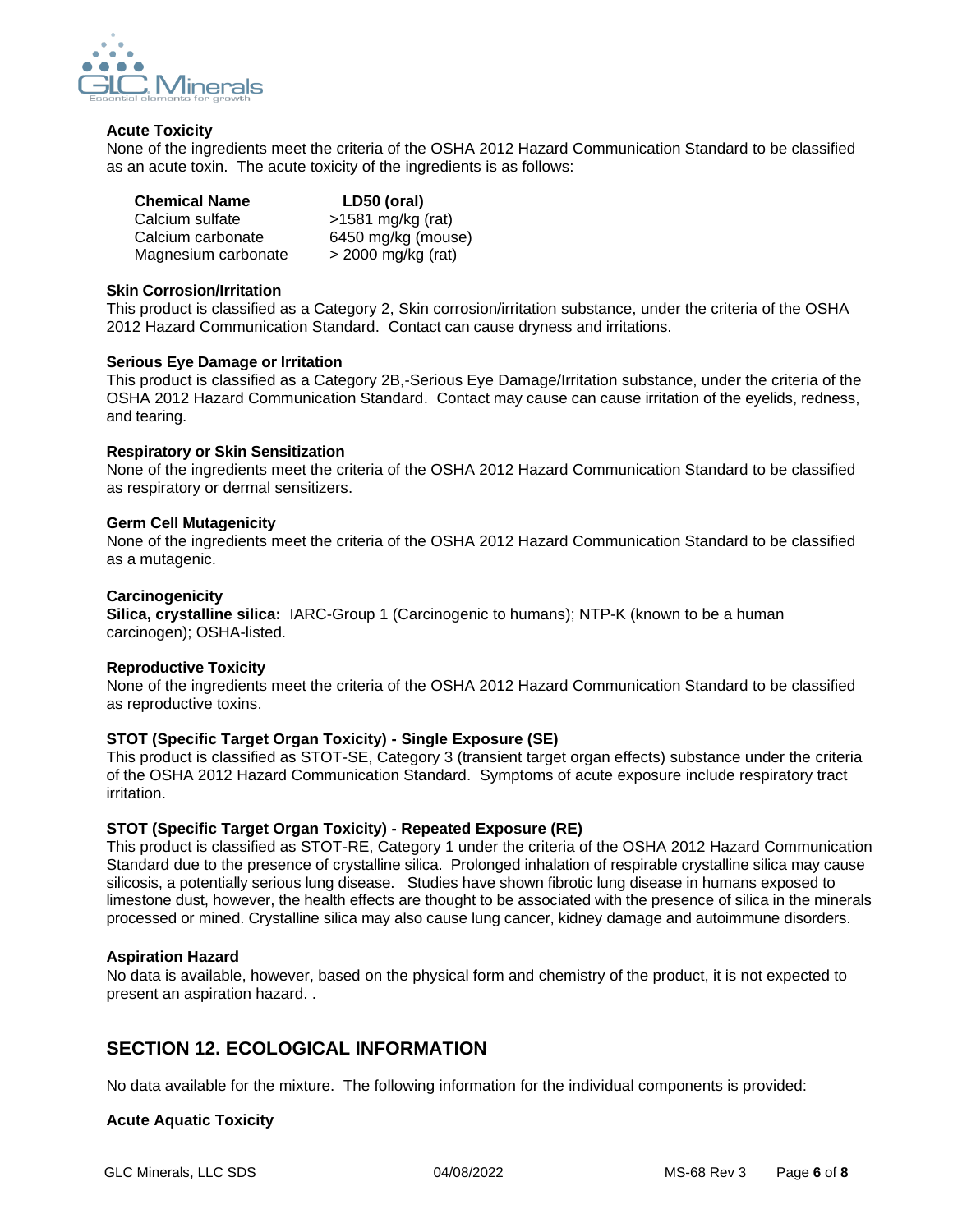

**Chemical Name LC50 Fish** 

Magnesium carbonate 2120-2820 mg/L (Pimephales promelas (fathead minnow); 96-hour,fresh water; static)

## **Bioaccumulation**

Product is not expected to bioaccumulate.

## **Mobility**

Not available

# **SECTION 13. DISPOSAL CONSIDERATIONS**

Dispose of according to federal, state and local regulations.

# **SECTION 14. TRANSPORT INFORMATION**

**U.S. Department of Transportation (DOT)**  Product is not regulated

**International Maritime Dangerous Goods (IMDG)** Product is not regulated

**Transport in bulk according to Annex II of MARPOL 73/78 and the IBC Code** Product is not regulated

**International Civil Aviation Org./ International Air Transport Assoc. (ICAO/IATA)** Product is not regulated

# **SECTION 15. REGULATORY INFORMATION**

**CERCLA Hazardous Substances** Not listed

**SARA Toxic Chemical (40 CFR 372.65)** Not listed

**SARA Section 302 Extremely Hazardous Substances (40 CFR 355)** Not listed

**SARA 311/312** Not listed

**SARA Section 313 Toxic Chemicals reporting requirements** None

**Threshold planning quantity (TPQ)** Not listed

**RCRA Hazardous Waste Classification (40 CFR 261)** Not Classified

**EPA Toxic Substances Control Act (TSCA) Status:**  All of the components of this product are listed on the TSCA